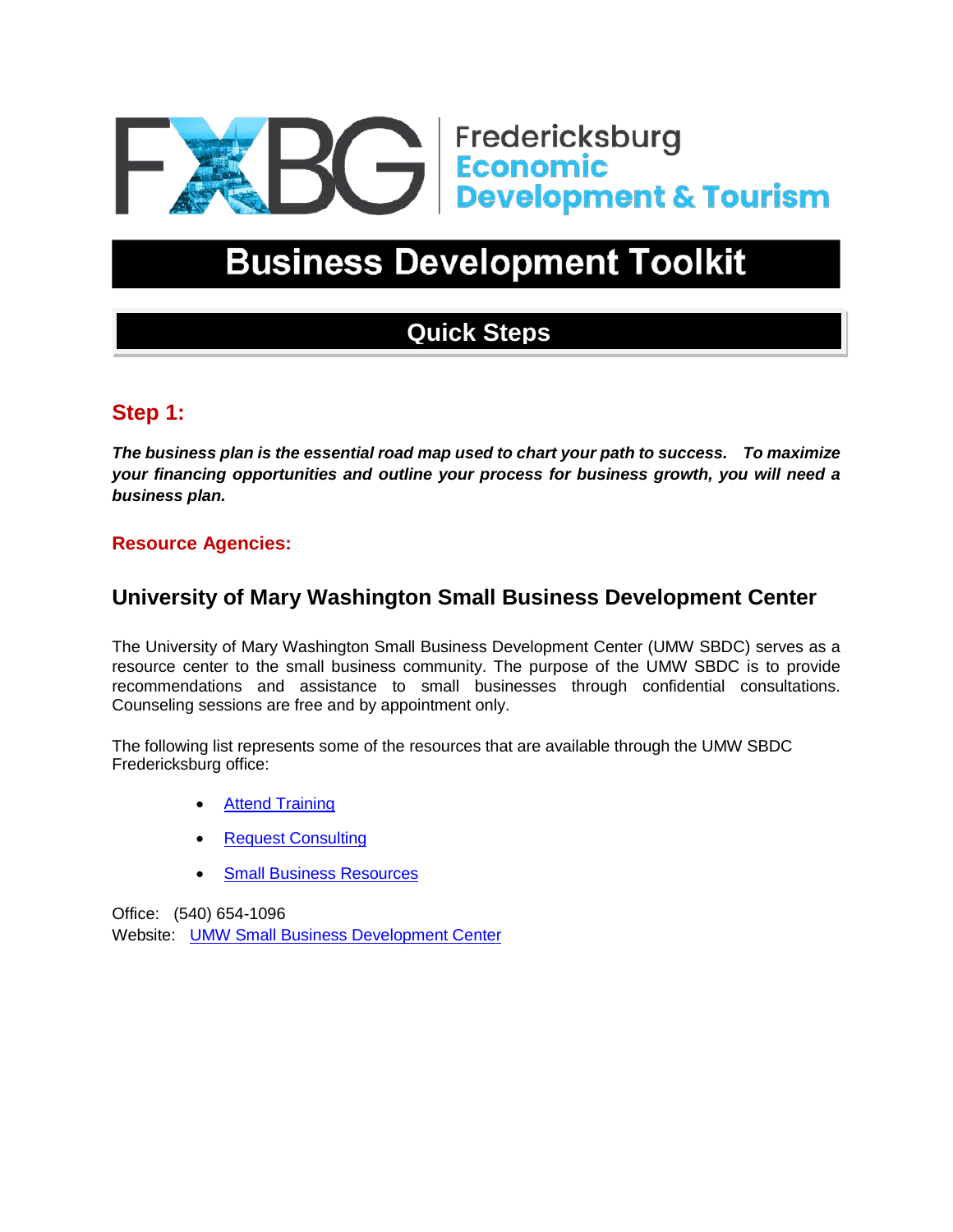## **Virginia Department of Small Business and Supplier Diversity (SBDC)**

Virginia Department of Small Business Assistance and Supplier Diversity provides access to capital, to workforce training and access to markets by direct business assistance and products to ensure business prosperity in the Commonwealth of Virginia.

Additional online resources for business start-up and expansion:

- [Virginia Business One Stop](http://bos.virginia.gov/) (Virginia.gov)
- [Certifications](https://www.sbsd.virginia.gov/certification-division/)
- [Business Development](https://www.sbsd.virginia.gov/business-development-and-outreach/) & Outreach
- [Financing Authority](https://www.sbsd.virginia.gov/virginia-small-business-financing-authority/)
- [eVA](http://www.eva.virginia.gov/)
- [SWaM](https://www.sbsd.virginia.gov/certification-division/swam/)

Office: (866) 248-8814 Website: [SBDC](https://www.sbsd.virginia.gov/)

## **US Small Business Administration**

The SBA assists with loans, loan guarantees, contacts, counseling sessions and other forms of assistance to small businesses.

#### Resources that can help:

- **[SBA District Offices](http://www.sba.gov/about-offices-content/2/3155)**
- [Small Business Development Centers \(SBDC\)](https://www.virginiasbdc.org/)
- [Small Business Resource Guide](https://www.sba.gov/sites/default/files/2020-09/ResourceGuideSummerNational2020.pdf)
- [SCORE](http://www.score.org/)
- [Office of Women's Business Ownership](https://www.sba.gov/business-guide/grow-your-business/women-owned-businesses#section-header-0) (OWBO)

Office: (804) 771-2400 Website: [SBA](http://www.sba.gov/)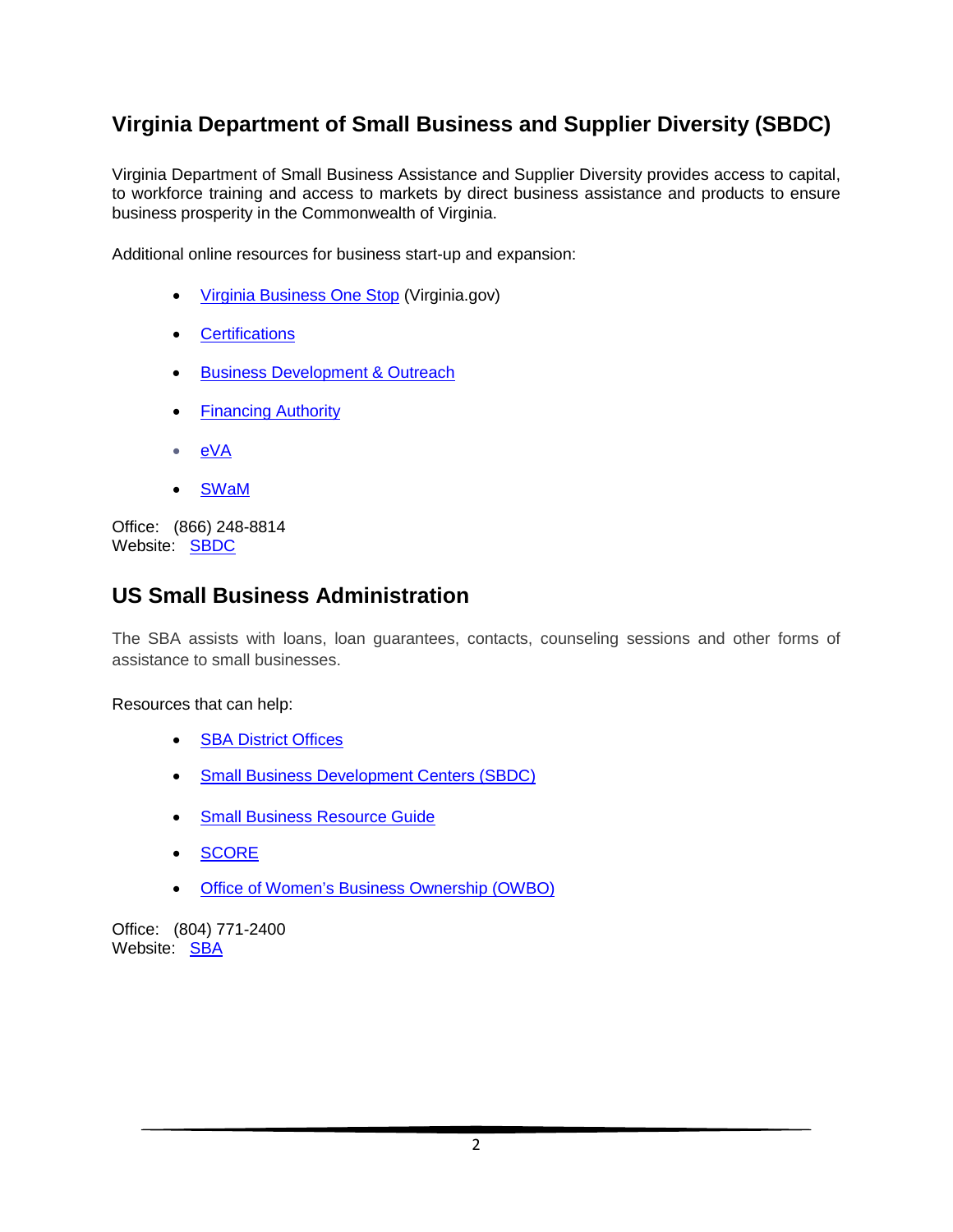## **Fredericksburg Regional Alliance at the University of Mary Washington (FRA)**

Fredericksburg Regional Alliance is a regional economic development organization that promotes and assists new and existing businesses and industries.

Office: (540) 361-7379 Website: [FRA](https://fredregion.com/)

## **Step 2:**

*Once your business plan is nearing completion, the process of gathering governmental permits and business licenses begins. A decision must be made on corporate status, a federal and state registration obtained, and taxation documents submitted.* 

#### **Process for Registering a Business in Virginia**

There are several steps needed for satisfying federal, state and city registration requirements.

### **Virginia State Corporation Commission**

State and local registration will vary depending on the business entity type. You must first determine your business entity type.

Office: (804) 371-0058 or (866) 722-2551 (Toll Free) Website: [State Corporation Commission](http://www.scc.virginia.gov/)

### **Internal Revenue Service**

#### **Obtaining a Federal Employer Identification Number (EIN)**

The [Federal Employer Identification Number](http://www.irs.gov/Businesses/Small-Businesses-&-Self-Employed/Apply-for-an-Employer-Identification-Number-(EIN)-Online) (EIN) is often used by state agencies as a means of cross-referencing businesses. The State of Virginia strongly encourages all business entities to acquire and use a federal EIN.

Local IRS Office: (540) 899-9450 Website: [IRS](http://www.irs.gov/)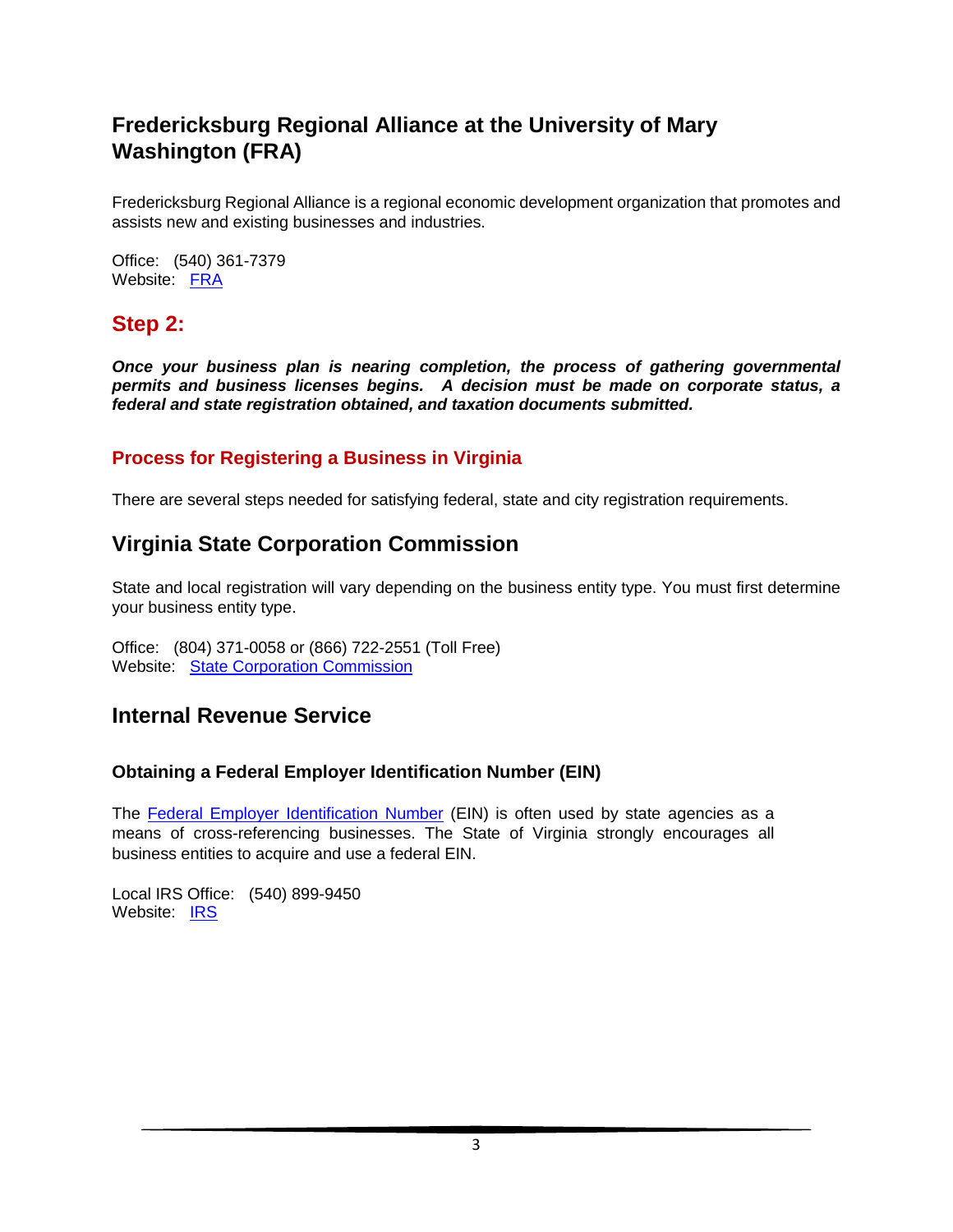## **Step 3:**

*The cliché of location, location, location continues to hold true. The Department of Economic Development in the City of Fredericksburg can assist your business in finding the most effective location and going through the development process.* 

## **Department of Economic Development and Tourism**

The department supplies a comprehensive collection of services and information, including: site selection, permitting guidance, demographic and quality of life information, community tours, and general assistance requested through business inquiries. The Department of Economic Development and Tourism will work with your business to outline the steps needed for development success.

Office Phone: (540) 372-1216 or (800) 260-3646 Website: [Economic Development](http://www.fredericksburgva.com/) Search for Available Properties: [Property Search](https://econdev-fredericksburg.hub.arcgis.com/)

## **Step 4:**

*The process moves to local steps that must be fulfilled starting with submitting a business location and obtaining certificate of zoning, occupancy permit and a business license.* 

## **Department of Community Planning and Building**

#### **Certificate of Zoning/Use**

Before occupying a new or existing building, all new businesses or changes to existing uses and businesses must obtain a [Certificate of Zoning/Use](https://www.fredericksburgva.gov/947/Zoning) from the Zoning Administrator in the Department of Community Planning and Building. This form certifies that the proposed use or business is permitted within the zoning district. There is a \$30.00 fee for this zoning certification process.

Office: (540) 372-1179 Website: Community [Planning and Building](http://www.fredericksburgva.gov/index.aspx?nid=813)

#### **Occupancy Permit**

Before occupying a building, a certificate of Occupancy Permit must be obtained from the Department of Community Planning and Building.

The [occupancy application](http://www.fredericksburgva.gov/documentcenter/view/757) and fee of \$50.00.

Office: (540) 372-1080 Website: [Community Planning](http://www.fredericksburgva.gov/index.aspx?nid=813) and Building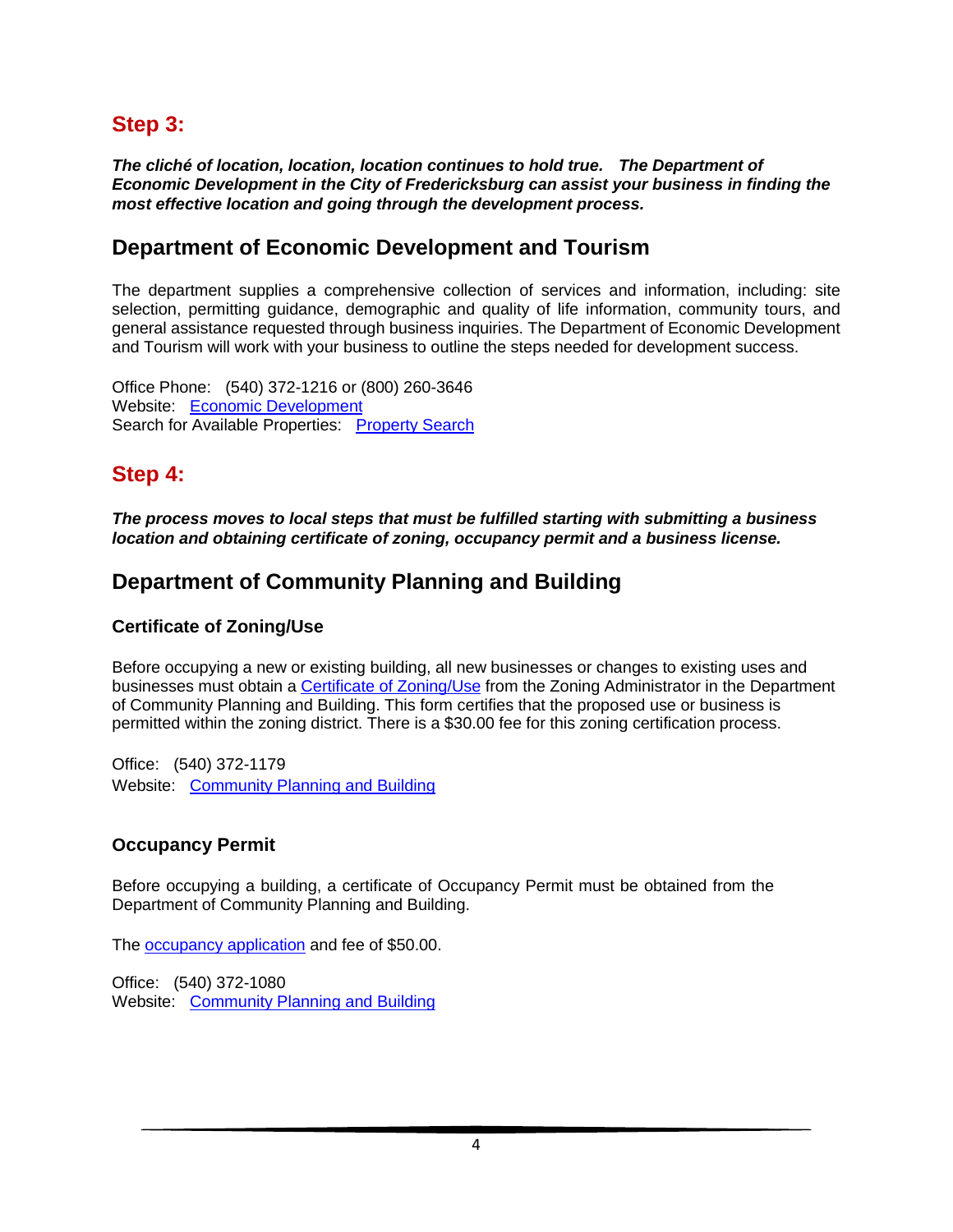## **Commissioner of Revenue**

Each business operating in the City of Fredericksburg is required to obtain a City of Fredericksburg Business License. After receiving the Certificate of Occupancy and Zoning approval, you then apply for a Business License.

New businesses must file for a [Business License](http://www.fredericksburgva.gov/index.aspx?nid=302) prior to opening.

Office: (540) 372-1004 Website: [Commissioner of the Revenue](http://www.fredericksburgva.gov/index.aspx?nid=301)

## *Business Start-Up Resource Agencies*

## **Virginia Employment Commission**

#### **Registration requirements for the Virginia Employment Commission**

If your business is subject to Virginia unemployment tax based on the above criteria, then you need to complete the Virginia Employment Commission Report to *Determine Liability for State Unemployment Tax [\(Form VEC-FC-27\).](http://www.vec.virginia.gov/vecportal/employer/pdf/fc_27new.pdf)* 

Office: (540) 322-5757 Website: [Virginia Employment Commission](http://www.vec.virginia.gov/)

## **Virginia Department of Taxation**

A company doing business in Virginia must register with the Department of Taxation for all taxes which may apply to operation of the business.

You may register online by using iReg for Businesses on [tax.virginia.gov](http://www.tax.virginia.gov/) or with the [Virginia](http://www.vec.virginia.gov/)  [Employment Commission \(VEC\).](http://www.vec.virginia.gov/)

Office: (804) 367-8031 Website: Virginia [Department of Taxation](http://www.tax.virginia.gov/)

## *Financial Assistance Resources*

### **InvestFXBG – Fredericksburg Economic Development Authority**

InvestFXBG is a loan program funded and administered by the Fredericksburg Economic Development Authority (EDA) for small and growing businesses in the City of Fredericksburg (22401). InvestFXBG seeks to support both new and established city businesses in critical stages of their growth.

Office: (540) 372-1216 or (800) 260-3646 Website: [InvestFXBG](https://www.fredericksburgva.com/301/InvestFXBG)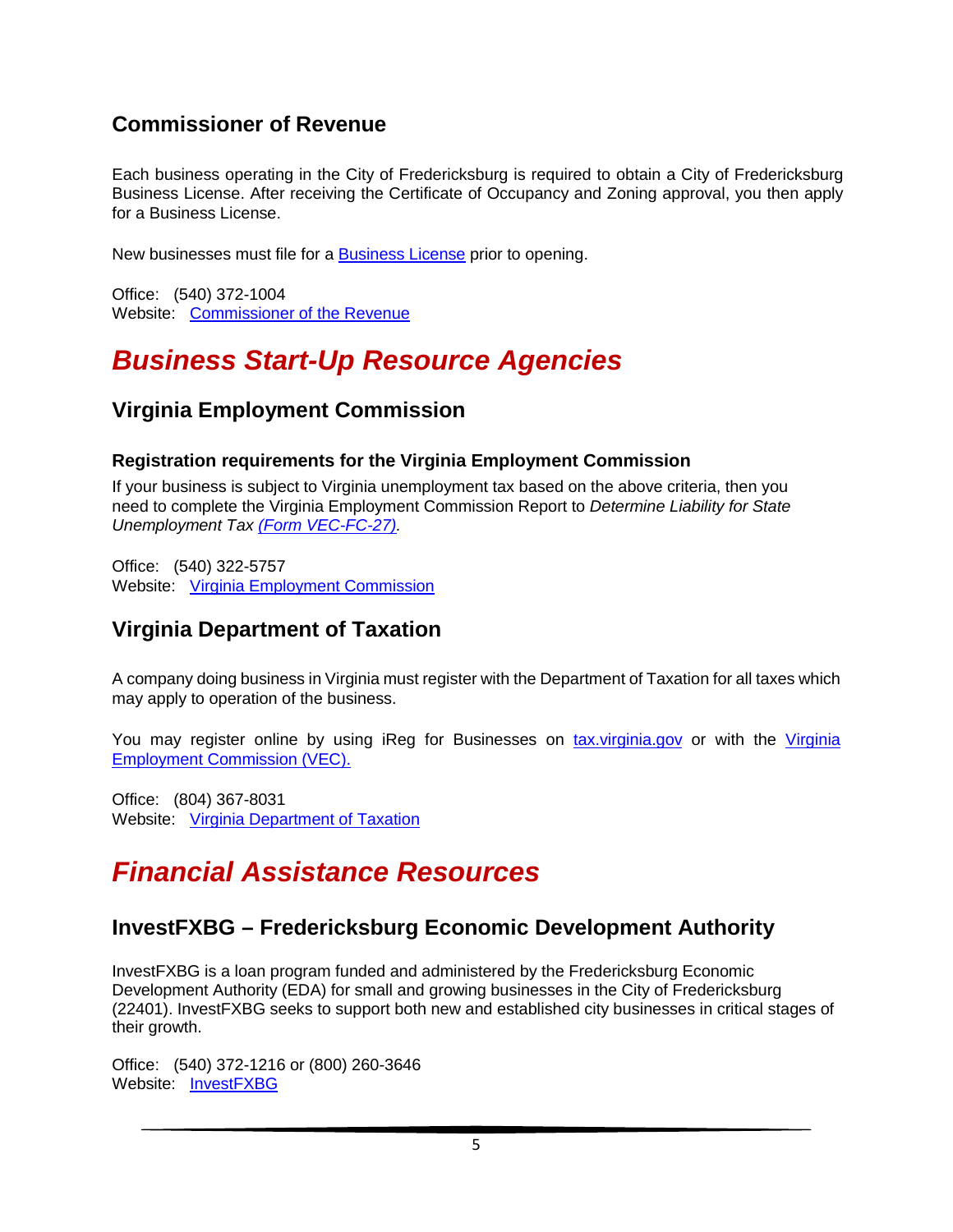## **Rappahannock Economic Development Corporation (REDCO)**

The SBA 504 Loan Program and REDCO provide affordable long-term fixed rate financing to help healthy, small businesses expand. The loans are for acquiring long-term fixed assets, such as land, buildings, machinery and equipment. REDCO is able to work with all lending institutions, including non-bank lenders and private investors, subject to certain eligibility requirements of the SBA.

#### Office: (540) 373-2897 Website: [REDCO](http://www.redco504.org/) **Department of Economic Development and Tourism**

In an effort to attract more investment in the City of Fredericksburg created different [incentives](https://www.fredericksburgva.com/152/City-Incentives) for new or expanding businesses. To qualify for an incentive, businesses must meet requirements to include creation of jobs or a capital investment.

Office: (540) 372-1216 or (800) 260-3646 Website: [City Incentives](https://www.fredericksburgva.com/152/City-Incentives)

## **Virginia Small Business Financing Authority (VSBFA)**

The Virginia Small Business Finance Authority (VSBFA) is the Commonwealth of Virginia's economic development and small business financing arm. They help Virginia's existing businesses and those businesses that are seeking to come to Virginia through our extensive portfolio of financing programs.

Office: (804) 371-8254 Website: [VSBFA](https://www.sbsd.virginia.gov/virginia-small-business-financing-authority/)

## **Virginia Economic Development Partnership (VEDP)**

The Commonwealth of Virginia provides significant and comprehensive business incentives that encourage the recruitment and expansion of business and industry. Designed to target the needs of the company and the development plans of localities and the state, Virginia offers a variety of performance-based incentives. From tax credits to tax exemptions, Virginia continues to demonstrate its willingness to invest in those who invest and reinvest in the Commonwealth.

Business Investment: (804) 545-5700 International Inquiries: (804) 545-5750 General: (804) 545-5600 Website: **[VEDP](https://www.vedp.org/)**